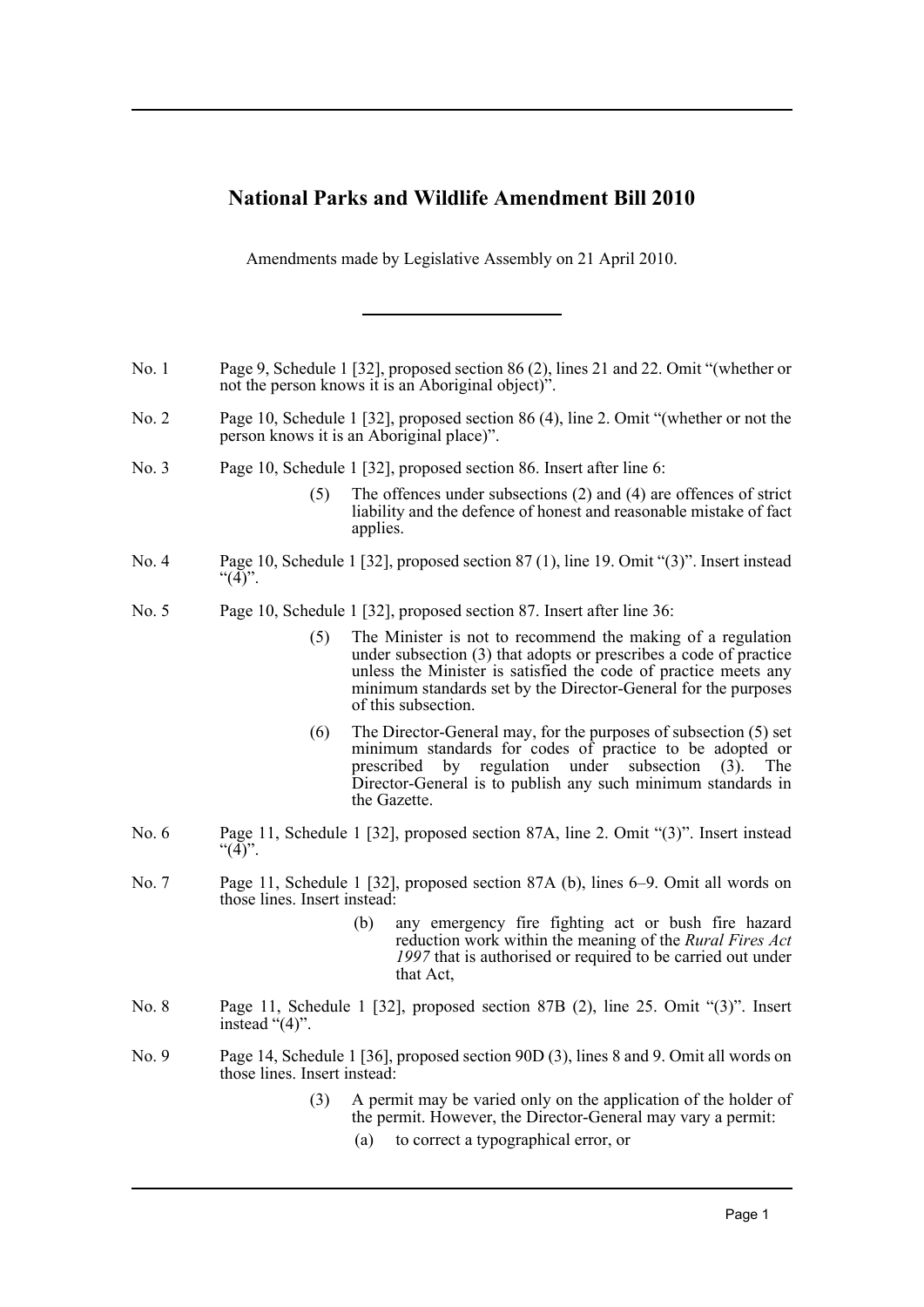- (b) to resolve an inconsistency between conditions to which the permit is subject.
- No. 10 Page 14, Schedule 1 [36], proposed section 90E, line 15. Omit "**vary or**".
- No. 11 Page 14, Schedule 1 [36], proposed section 90E (1), lines 16–18. Omit all words on those lines.
- No. 12 Page 17, Schedule 1 [36], proposed section 90K (1). Insert after line 21:
	- (g) whether any such consultation substantially complied with any requirements for consultation set out in the regulations.
- No. 13 Page 21, Schedule 1 [36], proposed section 90S, lines 15–31. Omit all words on those lines.
- No. 14 Page 45, Schedule 1 [116], proposed section 188D (9), lines 1–5. Omit all words on those lines.
- No. 15 Page 47, Schedule 1 [116], proposed section 188G (3) (b), line 28. Omit "copies". Insert instead "extracts".
- No. 16 Page 56, Schedule 1 [120]. Insert after line 40:

## **Collation of public register**

The public register is to be collated as soon as is practicable after the commencement of section 188F.

## **Determination of width of certain access roads excluded from reservation**

- (1) This clause applies to an exclusion order made before the commencement of section 188D that determined a width (not being a width greater than 30 metres) for an access road to be excluded from reservation under the Act by the order.
- (2) On and from the commencement of this clause:
	- (a) land of the determined width that follows the centreline of the access road (as it existed before the exclusion order was made) vests, if it is not already vested, in the Minister on behalf of the Crown for the purposes of Part 11 of this Act for an estate in fee simple, freed and discharged from:
		- (i) all trusts, obligations, estates, interests, rights of way or other easements, and
		- (ii) any dedication, reservation, Crown grant or vesting to which the land is subject, and any such dedication, reservation, grant or vesting is revoked, and
	- (b) the land referred to in paragraph (a) is taken to be an access road and may continue to be used for the purposes for which it was used immediately before the making of the exclusion order, and
	- (c) if any land was vested in the Minister by virtue of being an access road, but is not covered by the land referred to in paragraph (a), the land is reserved as part of the reserved land within which it is situated.
- (3) Subclause (2) (a) (i) does not apply in relation to a right of way granted under section 20A of the *Forestry Act 1916* that is taken to have continued in force (as if it were granted under section 149